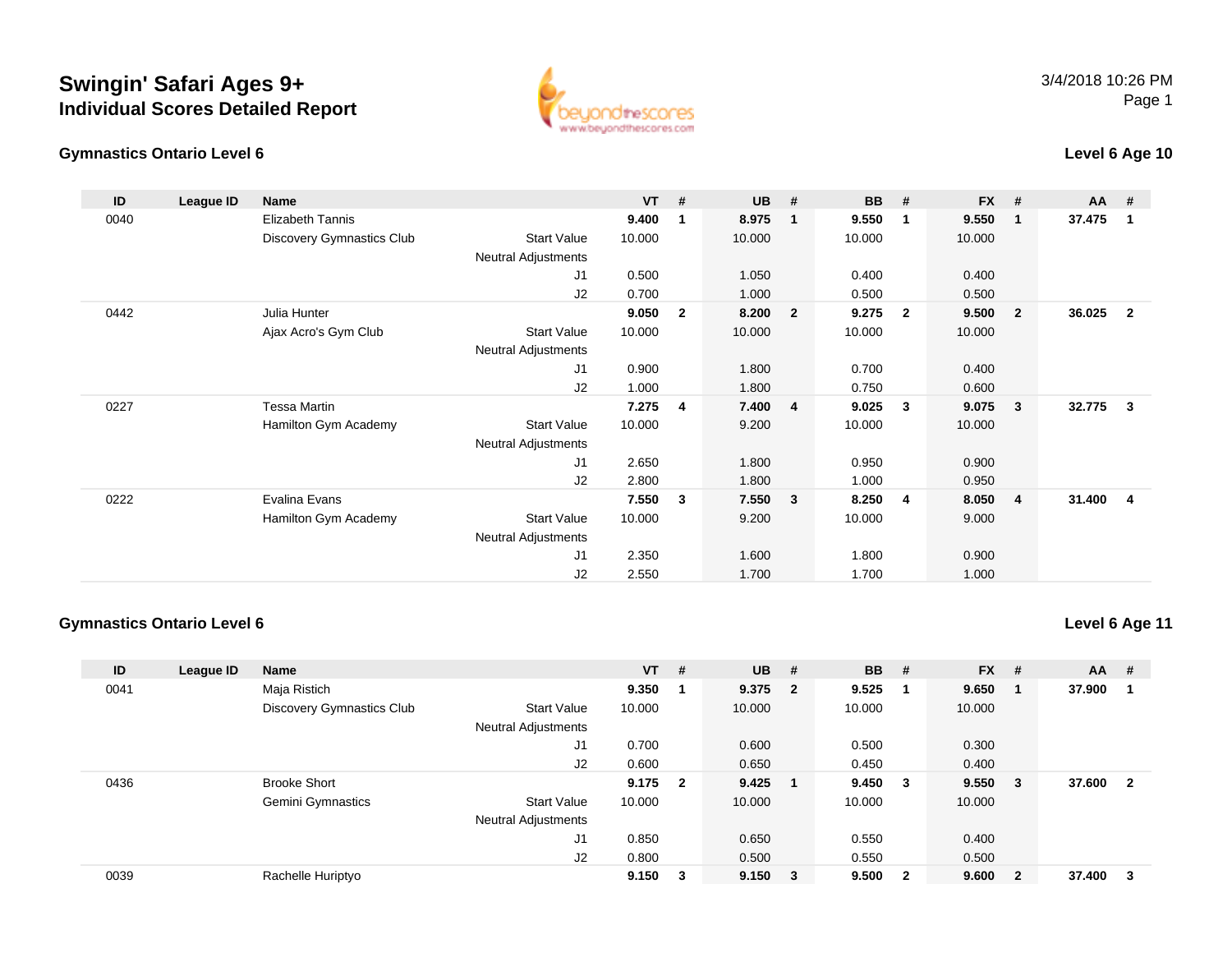

|      | <b>Discovery Gymnastics Club</b>   | <b>Start Value</b>         | 10.000 |                | 10.000   |                | 9.900  |                 | 10.000 |                         |           |                         |
|------|------------------------------------|----------------------------|--------|----------------|----------|----------------|--------|-----------------|--------|-------------------------|-----------|-------------------------|
|      |                                    | <b>Neutral Adjustments</b> |        |                |          |                |        |                 |        |                         |           |                         |
|      |                                    | J1                         | 0.800  |                | 0.950    |                | 0.450  |                 | 0.400  |                         |           |                         |
|      |                                    | J2                         | 0.900  |                | 0.750    |                | 0.350  |                 | 0.400  |                         |           |                         |
| 0328 | Makayla Herlihey                   |                            | 8.800  | 8              | 9.000    | $\overline{4}$ | 9.350  | $\sqrt{5}$      | 9.400  | $\overline{7}$          | 36.550    | $\overline{\mathbf{4}}$ |
|      | <b>Lindsay Gymnastics Centre</b>   | <b>Start Value</b>         | 10.000 |                | 10.000   |                | 10.000 |                 | 10.000 |                         |           |                         |
|      |                                    | <b>Neutral Adjustments</b> |        |                |          |                |        |                 |        |                         |           |                         |
|      |                                    | J1                         | 1.300  |                | 1.050    |                | 0.750  |                 | 0.600  |                         |           |                         |
|      |                                    | J2                         | 1.100  |                | 0.950    |                | 0.550  |                 | 0.600  |                         |           |                         |
| 0268 | Victoria Romani                    |                            | 9.125  | 4              | 8.800    | 5              | 8.625  | 11              | 9.500  | $\overline{\mathbf{4}}$ | 36.050    | 5                       |
|      | <b>Pickering Athletic Centre</b>   | <b>Start Value</b>         | 10.000 |                | 10.000   |                | 10.000 |                 | 10.000 |                         |           |                         |
|      |                                    | <b>Neutral Adjustments</b> |        |                |          |                |        |                 |        |                         |           |                         |
|      |                                    | J1                         | 0.950  |                | 1.350    |                | 1.450  |                 | 0.450  |                         |           |                         |
|      |                                    | J2                         | 0.800  |                | 1.050    |                | 1.300  |                 | 0.550  |                         |           |                         |
| 0205 | Alyssa Gaston                      |                            | 8.950  | 6              | 8.300 10 |                | 9.275  | $\overline{7}$  | 9.400  | $\overline{7}$          | 35.925    | 6                       |
|      | <b>Shenderey Gymnastics Centre</b> | <b>Start Value</b>         | 10.000 |                | 10.000   |                | 10.000 |                 | 10.000 |                         |           |                         |
|      |                                    | <b>Neutral Adjustments</b> |        |                |          |                |        |                 |        |                         |           |                         |
|      |                                    | J1                         | 1.200  |                | 1.800    |                | 0.650  |                 | 0.600  |                         |           |                         |
|      |                                    | J2                         | 0.900  |                | 1.600    |                | 0.800  |                 | 0.600  |                         |           |                         |
| 0144 | Elia Lacour                        |                            | 8.975  | 5              | 8.800    | 5              | 9.050  | 9               | 9.050  | 10                      | 35.875    | $\overline{7}$          |
|      | <b>Club Les Sittelles</b>          | <b>Start Value</b>         | 10.000 |                | 10.000   |                | 10.000 |                 | 10.000 |                         |           |                         |
|      |                                    | <b>Neutral Adjustments</b> |        |                |          |                |        |                 |        |                         |           |                         |
|      |                                    | J1                         | 1.050  |                | 1.300    |                | 1.000  |                 | 1.000  |                         |           |                         |
|      |                                    | J2                         | 1.000  |                | 1.100    |                | 0.900  |                 | 0.900  |                         |           |                         |
| 0348 | Avery Larmon                       |                            | 8.675  | 9              | 8.625    | 6              | 9.275  | $\overline{7}$  | 9.225  | 8                       | 35.800    | 8                       |
|      | <b>Barrie Kempettes</b>            | <b>Start Value</b>         | 10.000 |                | 10.000   |                | 10.000 |                 | 10.000 |                         |           |                         |
|      |                                    | <b>Neutral Adjustments</b> |        |                |          |                |        |                 |        |                         |           |                         |
|      |                                    | J1                         | 1.300  |                | 1.400    |                | 0.800  |                 | 0.750  |                         |           |                         |
|      |                                    | J2                         | 1.350  |                | 1.350    |                | 0.650  |                 | 0.800  |                         |           |                         |
| 0269 | Sasha Salwonchuk                   |                            | 8.925  | $\overline{7}$ | 8.475    | 8              | 9.425  | $\overline{4}$  | 8.950  | 11                      | 35.775    | - 9                     |
|      | <b>Pickering Athletic Centre</b>   | <b>Start Value</b>         | 10.000 |                | 10.000   |                | 10.000 |                 | 10.000 |                         |           |                         |
|      |                                    | <b>Neutral Adjustments</b> |        |                |          |                |        |                 |        |                         |           |                         |
|      |                                    | J1                         | 1.150  |                | 1.650    |                | 0.650  |                 | 1.100  |                         |           |                         |
|      |                                    | J2                         | 1.000  |                | 1.400    |                | 0.500  |                 | 1.000  |                         |           |                         |
| 0298 | Ava McKnight                       |                            | 8.600  | 10             | 8.325    | 9              | 9.325  | $6\phantom{1}6$ | 9.450  | $6\phantom{1}6$         | 35.700    | 10                      |
|      | Aereo Gymnastics Club              | <b>Start Value</b>         | 10.000 |                | 10.000   |                | 10.000 |                 | 10.000 |                         |           |                         |
|      |                                    | Neutral Adjustments        |        |                |          |                |        |                 |        |                         |           |                         |
|      |                                    | J1                         | 1.400  |                | 1.750    |                | 0.750  |                 | 0.500  |                         |           |                         |
|      |                                    | J2                         | 1.400  |                | 1.600    |                | 0.600  |                 | 0.600  |                         |           |                         |
| 0225 | Gina Cain                          |                            | 8.675  | 9              | 8.225 11 |                | 9.100  | 8               | 9.100  | 9                       | 35.100 11 |                         |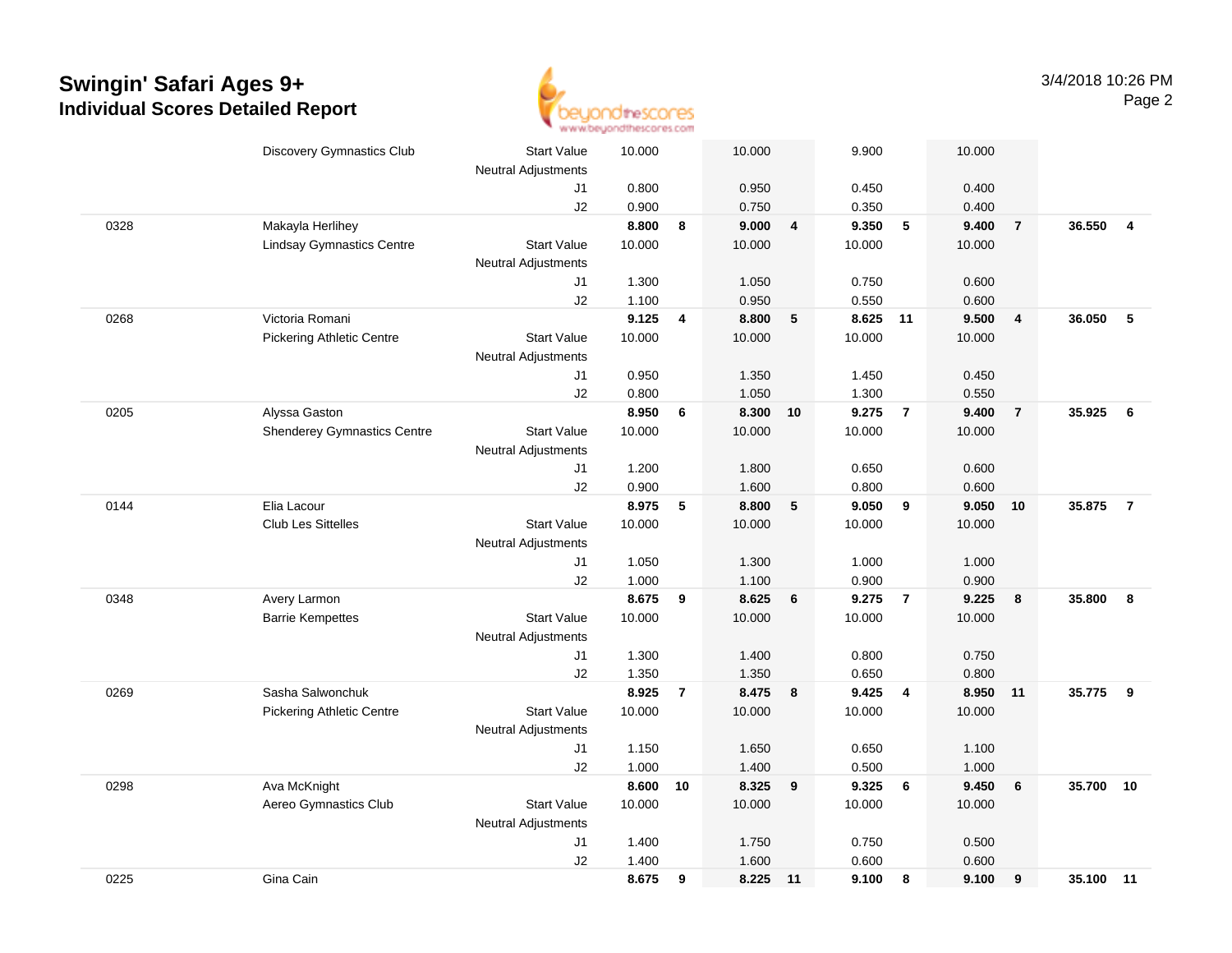

|      | Hamilton Gym Academy    | <b>Start Value</b><br><b>Neutral Adjustments</b> | 10.000   | 10.000   | 10.000   |    | 10.000   |           |    |
|------|-------------------------|--------------------------------------------------|----------|----------|----------|----|----------|-----------|----|
|      |                         | J1                                               | 1.350    | 1.650    | 0.900    |    | 0.850    |           |    |
|      |                         | J2                                               | 1.300    | 1.900    | 0.900    |    | 0.950    |           |    |
| 0347 | Emily Caughlin          |                                                  | 8.475 11 | 8.200 12 | 8.875    | 10 | 9.475 5  | 35.025    | 12 |
|      | <b>Barrie Kempettes</b> | <b>Start Value</b>                               | 10.000   | 10.000   | 10.000   |    | 10.000   |           |    |
|      |                         | <b>Neutral Adjustments</b>                       |          |          |          |    |          |           |    |
|      |                         | J1                                               | 1.600    | 1.900    | 1.100    |    | 0.550    |           |    |
|      |                         | J2                                               | 1.450    | 1.700    | 1.150    |    | 0.500    |           |    |
| 0297 | Sarah Smith             |                                                  | 8.425 12 | 8.525 7  | 8.550 12 |    | 8.650 12 | 34.150 13 |    |
|      | Aereo Gymnastics Club   | <b>Start Value</b>                               | 10.000   | 10.000   | 10.000   |    | 10.000   |           |    |
|      |                         | <b>Neutral Adjustments</b>                       |          |          |          |    |          |           |    |
|      |                         | J <sub>1</sub>                                   | 1.650    | 1.550    | 1.500    |    | 1.400    |           |    |
|      |                         | J2                                               | 1.500    | 1.400    | 1.400    |    | 1.300    |           |    |

### **Gymnastics Ontario Level 6**

### **Level 6 Age 13**

| ID   | League ID | <b>Name</b>              |                            | $VT$ # |                | <b>UB</b> | #              | <b>BB</b> | #  | <b>FX</b> | #              | <b>AA</b> | #              |
|------|-----------|--------------------------|----------------------------|--------|----------------|-----------|----------------|-----------|----|-----------|----------------|-----------|----------------|
| 0438 |           | <b>Maiden Fernandes</b>  |                            | 9.550  | 1              | 9.150     | $\mathbf 1$    | 9.550     | 3  | 9.675     | $\overline{2}$ | 37.925    | -1             |
|      |           | Ajax Acro's Gym Club     | <b>Start Value</b>         | 10.000 |                | 10.000    |                | 10.000    |    | 10.000    |                |           |                |
|      |           |                          | <b>Neutral Adjustments</b> |        |                |           |                |           |    |           |                |           |                |
|      |           |                          | J1                         | 0.500  |                | 0.800     |                | 0.550     |    | 0.300     |                |           |                |
|      |           |                          | J2                         | 0.400  |                | 0.900     |                | 0.350     |    | 0.350     |                |           |                |
| 0433 |           | Georgia Barrett          |                            | 9.500  | $\overline{2}$ | 8.800     | $\overline{7}$ | 9.525     | -4 | 9.625     | 3              | 37.450    | $\overline{2}$ |
|      |           | <b>Gemini Gymnastics</b> | <b>Start Value</b>         | 10.000 |                | 10.000    |                | 10.000    |    | 10.000    |                |           |                |
|      |           |                          | Neutral Adjustments        |        |                |           |                |           |    |           |                |           |                |
|      |           |                          | J1                         | 0.500  |                | 1.200     |                | 0.550     |    | 0.300     |                |           |                |
|      |           |                          | J2                         | 0.500  |                | 1.200     |                | 0.400     |    | 0.450     |                |           |                |
| 0428 |           | Skylar Sach-Anderson     |                            | 9.475  | 3              | 8.425     | 12             | 9.700     | -1 | 9.575     | 5              | 37.175    | 3              |
|      |           | Gemini Gymnastics        | <b>Start Value</b>         | 10.000 |                | 10.000    |                | 10.000    |    | 10.000    |                |           |                |
|      |           |                          | Neutral Adjustments        |        |                |           |                |           |    |           |                |           |                |
|      |           |                          | J1                         | 0.550  |                | 1.500     |                | 0.350     |    | 0.450     |                |           |                |
|      |           |                          | J <sub>2</sub>             | 0.500  |                | 1.650     |                | 0.250     |    | 0.400     |                |           |                |
| 0360 |           | Jordyn Dafoe             |                            | 9.300  | 6              | 8.950     | $\overline{4}$ | 9.300     | 7  | 9.500     | 8              | 37.050    | 4              |
|      |           | Quinte Bay               | <b>Start Value</b>         | 10.000 |                | 10.000    |                | 10.000    |    | 10.000    |                |           |                |
|      |           |                          | <b>Neutral Adjustments</b> |        |                |           |                |           |    |           |                |           |                |
|      |           |                          | J1                         | 0.750  |                | 1.000     |                | 0.600     |    | 0.500     |                |           |                |
|      |           |                          | J2                         | 0.650  |                | 1.100     |                | 0.800     |    | 0.500     |                |           |                |
| 0063 |           | Alexandra Duggan         |                            | 8.875  | 11             | 9.075     | 3              | 9.450     | 5  | 9.600     | 4              | 37.000    | 5              |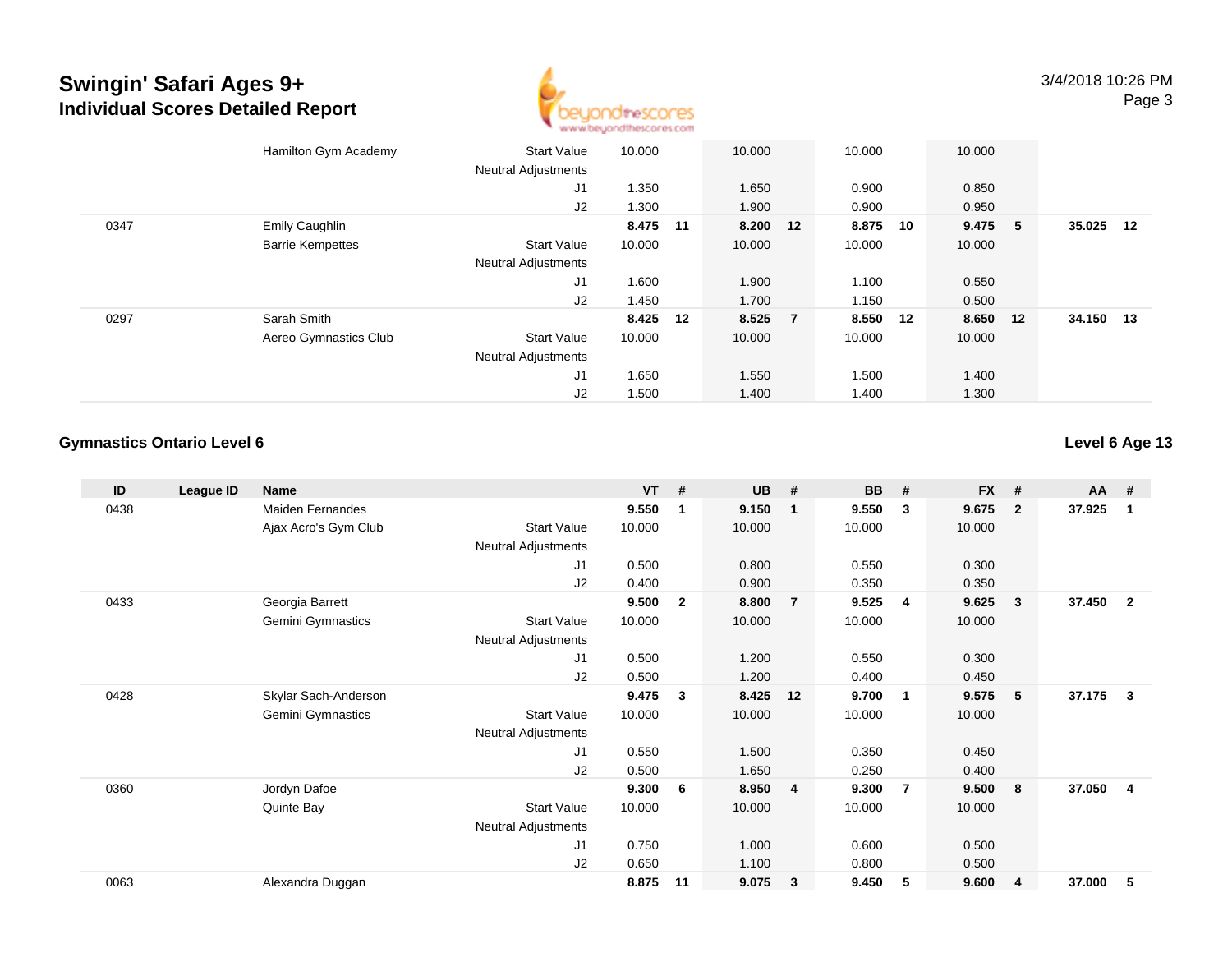

|      | <b>Trillium GC</b>               | <b>Start Value</b>         | 10.000 |                | 10.000 |                  | 10.000     |                | 10.000   |                         |           |                |
|------|----------------------------------|----------------------------|--------|----------------|--------|------------------|------------|----------------|----------|-------------------------|-----------|----------------|
|      |                                  | <b>Neutral Adjustments</b> |        |                |        |                  |            |                |          |                         |           |                |
|      |                                  | J1                         | 1.100  |                | 0.900  |                  | 0.600      |                | 0.400    |                         |           |                |
|      |                                  | J2                         | 1.150  |                | 0.950  |                  | 0.500      |                | 0.400    |                         |           |                |
| 0074 | Kaylee Molleson                  |                            | 9.225  | $\overline{7}$ | 8.875  | $\sqrt{5}$       | 9.375      | $6\phantom{a}$ | 9.525    | $\overline{7}$          | 37.000    | - 5            |
|      | <b>Trillium GC</b>               | <b>Start Value</b>         | 10.000 |                | 10.000 |                  | 10.000     |                | 10.000   |                         |           |                |
|      |                                  | <b>Neutral Adjustments</b> |        |                |        |                  |            |                |          |                         |           |                |
|      |                                  | J1                         | 0.750  |                | 1.100  |                  | 0.550      |                | 0.400    |                         |           |                |
|      |                                  | J2                         | 0.800  |                | 1.150  |                  | 0.700      |                | 0.550    |                         |           |                |
| 0043 | Sabine Malekzadeh                |                            | 9.300  | 6              | 8.725  | 8                | 9.050      | 9              | 9.825    | $\overline{\mathbf{1}}$ | 36.900    | - 6            |
|      | <b>Discovery Gymnastics Club</b> | <b>Start Value</b>         | 10.000 |                | 10.000 |                  | 10.000     |                | 10.000   |                         |           |                |
|      |                                  | Neutral Adjustments        |        |                |        |                  |            |                |          |                         |           |                |
|      |                                  | J1                         | 0.750  |                | 1.150  |                  | 0.950      |                | 0.200    |                         |           |                |
|      |                                  | J2                         | 0.650  |                | 1.400  |                  | 0.950      |                | 0.150    |                         |           |                |
| 0431 | Jayla Sylvan                     |                            | 9.075  | 8              | 9.075  | $\mathbf{3}$     | 9.100      | 8              | 9.550    | 6                       | 36.800    | $\overline{7}$ |
|      | Gemini Gymnastics                | <b>Start Value</b>         | 10.000 |                | 10.000 |                  | 10.000     |                | 10.000   |                         |           |                |
|      |                                  | Neutral Adjustments        |        |                |        |                  |            |                |          |                         |           |                |
|      |                                  | J1                         | 0.950  |                | 1.000  |                  | 0.950      |                | 0.450    |                         |           |                |
|      |                                  | J2                         | 0.900  |                | 0.850  |                  | 0.850      |                | 0.450    |                         |           |                |
| 0037 | Kiyari Kufat                     |                            | 8.950  | 10             | 8.825  | 6                | 9.575      | $\overline{2}$ | 9.425    | $\overline{\mathbf{9}}$ | 36.775    | 8              |
|      | <b>Discovery Gymnastics Club</b> | <b>Start Value</b>         | 10.000 |                | 10.000 |                  | 9.900      |                | 10.000   |                         |           |                |
|      |                                  | <b>Neutral Adjustments</b> |        |                |        |                  |            |                |          |                         |           |                |
|      |                                  | J1                         | 1.200  |                | 1.050  |                  | 0.300      |                | 0.550    |                         |           |                |
|      |                                  | J2                         | 0.900  |                | 1.300  |                  | 0.350      |                | 0.600    |                         |           |                |
| 0404 | Noy Schofield                    |                            | 8.825  | -12            | 9.125  | $\overline{2}$   | 9.450      | 5              | 9.375    | 10                      | 36.775    | 8              |
|      | <b>High Flyers Gymnastics</b>    | <b>Start Value</b>         | 10.000 |                | 10.000 |                  | 10.000     |                | 10.000   |                         |           |                |
|      |                                  | Neutral Adjustments        |        |                |        |                  |            |                |          |                         |           |                |
|      |                                  | J1                         | 1.100  |                | 0.900  |                  | 0.550      |                | 0.550    |                         |           |                |
|      |                                  | J2                         | 1.250  |                | 0.850  |                  | 0.550      |                | 0.700    |                         |           |                |
| 0434 | Kaleigh Hutchings                |                            | 9.425  | 4              | 8.675  | $\boldsymbol{9}$ | $9.025$ 10 |                | 9.625    | $\overline{\mathbf{3}}$ | 36.750    | 9              |
|      | Gemini Gymnastics                | <b>Start Value</b>         | 10.000 |                | 10.000 |                  | 10.000     |                | 10.000   |                         |           |                |
|      |                                  | Neutral Adjustments        |        |                |        |                  |            |                |          |                         |           |                |
|      |                                  | J1                         | 0.600  |                | 1.300  |                  | 1.000      |                | 0.350    |                         |           |                |
|      |                                  | J2                         | 0.550  |                | 1.350  |                  | 0.950      |                | 0.400    |                         |           |                |
| 0466 | Nyla Correia                     |                            | 9.000  | 9              | 8.675  | 9                | 9.575      | $\overline{2}$ | 9.325    | 11                      | 36.575    | 10             |
|      | Shenderey Gymnastics Institute   | <b>Start Value</b>         | 10.000 |                | 10.000 |                  | 10.000     |                | 10.000   |                         |           |                |
|      |                                  | Neutral Adjustments        |        |                |        |                  |            |                |          |                         |           |                |
|      |                                  | J1                         | 1.100  |                | 1.200  |                  | 0.400      |                | 0.700    |                         |           |                |
|      |                                  | J2                         | 0.900  |                | 1.450  |                  | 0.450      |                | 0.650    |                         |           |                |
| 0357 | Carly Rideout                    |                            | 9.325  | 5              | 8.500  | 11               | 8.650 12   |                | 9.275 12 |                         | 35.750 11 |                |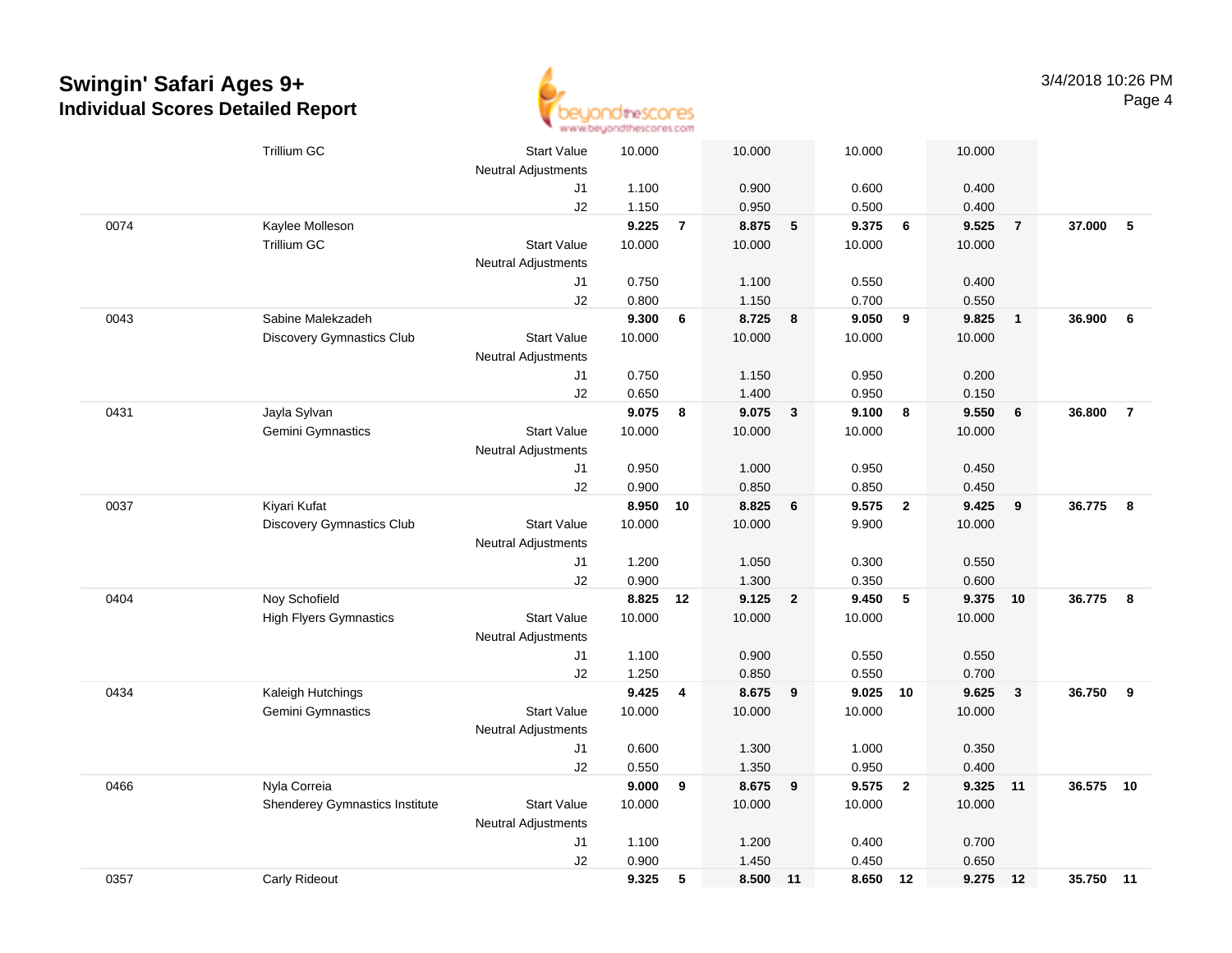

|      | Quinte Bay               | <b>Start Value</b>         | 10.000   | 10.000   | 10.000   | 10.000   |        |      |
|------|--------------------------|----------------------------|----------|----------|----------|----------|--------|------|
|      |                          | <b>Neutral Adjustments</b> |          |          |          |          |        |      |
|      |                          | J1                         | 0.700    | 1.450    | 1.450    | 0.750    |        |      |
|      |                          | J2                         | 0.650    | 1.550    | 1.250    | 0.700    |        |      |
| 0457 | <b>Sydney Green</b>      |                            | 8.700 13 | 8.650 10 | 8.925 11 | 8.400 14 | 34.675 | 12   |
|      | <b>Rideau Gymnastics</b> | <b>Start Value</b>         | 10.000   | 10.000   | 10.000   | 9.500    |        |      |
|      |                          | <b>Neutral Adjustments</b> |          |          |          |          |        |      |
|      |                          | J1                         | 1.250    | 1.300    | 1.200    | 0.950    |        |      |
|      |                          | J2                         | 1.350    | 1.400    | 0.950    | 1.250    |        |      |
| 0456 | Olivia Dagenais          |                            | 8.000 14 | 8.250 13 | 8.500 13 | 9.150 13 | 33.900 | - 13 |
|      | <b>Rideau Gymnastics</b> | <b>Start Value</b>         | 10.000   | 10.000   | 10.000   | 10.000   |        |      |
|      |                          | <b>Neutral Adjustments</b> |          |          |          |          |        |      |
|      |                          | J1                         | 1.800    | 1.800    | 1.500    | 0.850    |        |      |
|      |                          | J2                         | 2.200    | 1.700    | 1.500    | 0.850    |        |      |

### **Gymnastics Ontario Level 6**

### **Level 6 Age 14 A**

| ID   | League ID | Name                      |                            | <b>VT</b> | #              | <b>UB</b> | #              | <b>BB</b> | #  | <b>FX</b> | #              | AA     | #              |
|------|-----------|---------------------------|----------------------------|-----------|----------------|-----------|----------------|-----------|----|-----------|----------------|--------|----------------|
| 0048 |           | Natalie Barton            |                            | 9.400     | $\overline{2}$ | 9.550     | $\mathbf 1$    | 9.500     | 3  | 9.675     | $\overline{2}$ | 38.125 | 1              |
|      |           | <b>Trillium GC</b>        | <b>Start Value</b>         | 10.000    |                | 10.000    |                | 10.000    |    | 10.000    |                |        |                |
|      |           |                           | Neutral Adjustments        |           |                |           |                |           |    |           |                |        |                |
|      |           |                           | J1                         | 0.650     |                | 0.500     |                | 0.500     |    | 0.400     |                |        |                |
|      |           |                           | J2                         | 0.550     |                | 0.400     |                | 0.500     |    | 0.250     |                |        |                |
| 0102 |           | Pyper Woodman             |                            | 9.025     | 7              | 9.350     | $\overline{2}$ | 9.600     | -1 | 9.425     | 6              | 37.400 | $\overline{2}$ |
|      |           | <b>Trillium GC</b>        | <b>Start Value</b>         | 10.000    |                | 10.000    |                | 10.000    |    | 10.000    |                |        |                |
|      |           |                           | Neutral Adjustments        |           |                |           |                |           |    |           |                |        |                |
|      |           |                           | J1                         | 1.050     |                | 0.600     |                | 0.350     |    | 0.500     |                |        |                |
|      |           |                           | J2                         | 0.900     |                | 0.700     |                | 0.450     |    | 0.650     |                |        |                |
| 0435 |           | <b>Sydney Straat</b>      |                            | 9.350     | 3              | 9.000     | $\overline{4}$ | 9.500     | 3  | 9.200     | 9              | 37.050 | 3              |
|      |           | <b>Gemini Gymnastics</b>  | <b>Start Value</b>         | 10.000    |                | 10.000    |                | 10.000    |    | 10.000    |                |        |                |
|      |           |                           | Neutral Adjustments        |           |                |           |                |           |    |           |                |        |                |
|      |           |                           | J1                         | 0.650     |                | 1.100     |                | 0.500     |    | 0.750     |                |        |                |
|      |           |                           | J <sub>2</sub>             | 0.650     |                | 0.900     |                | 0.500     |    | 0.850     |                |        |                |
| 0134 |           | Kaitlyn Ross              |                            | 8.950     | 9              | 9.075     | $\mathbf{3}$   | 9.275     | 6  | 9.475     | -4             | 36.775 | $\overline{4}$ |
|      |           | <b>Club Les Sittelles</b> | <b>Start Value</b>         | 10.000    |                | 10.000    |                | 10.000    |    | 10.000    |                |        |                |
|      |           |                           | <b>Neutral Adjustments</b> |           |                |           |                |           |    |           |                |        |                |
|      |           |                           | J1                         | 1.100     |                | 0.850     |                | 0.650     |    | 0.450     |                |        |                |
|      |           |                           | J <sub>2</sub>             | 1.000     |                | 1.000     |                | 0.800     |    | 0.600     |                |        |                |
| 0263 |           | Sophie Fudge              |                            | 9.550     | 1              | 8.800     | 5              | 8.850     | 8  | 9.525     | 3              | 36.725 | 5              |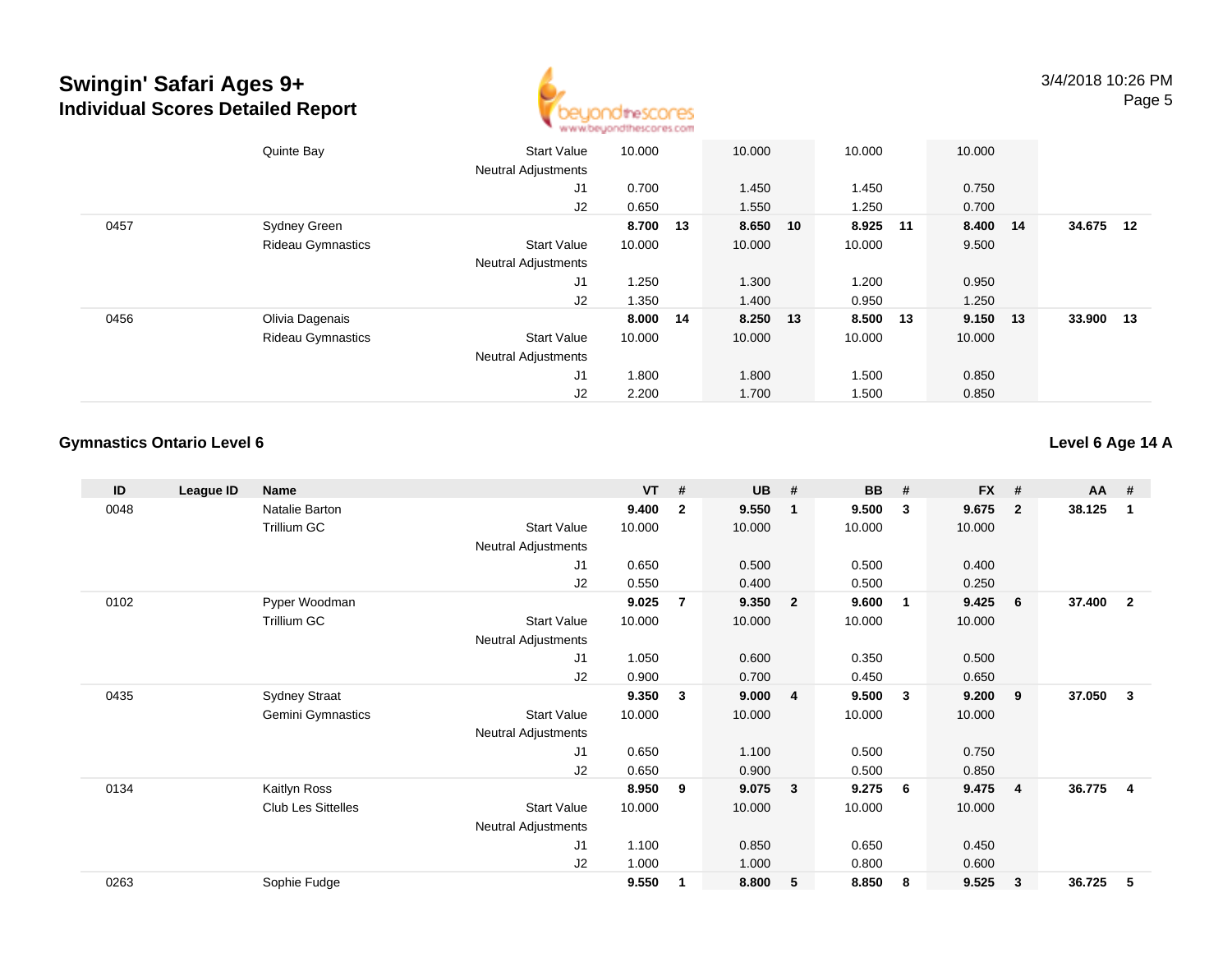

|      | <b>Pickering Athletic Centre</b>   | <b>Start Value</b><br>Neutral Adjustments | 10.000 |                         | 10.000   |                         | 10.000   |                         | 10.000 |                         |           |                |
|------|------------------------------------|-------------------------------------------|--------|-------------------------|----------|-------------------------|----------|-------------------------|--------|-------------------------|-----------|----------------|
|      |                                    | J1                                        | 0.400  |                         | 1.300    |                         | 1.150    |                         | 0.550  |                         |           |                |
|      |                                    | J2                                        | 0.500  |                         | 1.100    |                         | 1.150    |                         | 0.400  |                         |           |                |
| 0124 | Aliyah Petronski                   |                                           | 8.975  | 8                       | 8.500    | $\overline{7}$          | 9.525    | $\overline{2}$          | 9.700  | $\overline{\mathbf{1}}$ | 36.700    | 6              |
|      | Swing Spring Flip                  | <b>Start Value</b>                        | 10.000 |                         | 10.000   |                         | 10.000   |                         | 10.000 |                         |           |                |
|      |                                    | <b>Neutral Adjustments</b>                |        |                         |          |                         |          |                         |        |                         |           |                |
|      |                                    | J1                                        | 0.950  |                         | 1.600    |                         | 0.550    |                         | 0.300  |                         |           |                |
|      |                                    | J2                                        | 1.100  |                         | 1.400    |                         | 0.400    |                         | 0.300  |                         |           |                |
| 0266 | Mya Murphy                         |                                           | 9.050  | 6                       | 8.800    | 5                       | 9.475    | $\overline{4}$          | 9.250  | 8                       | 36.575    | $\overline{7}$ |
|      | <b>Pickering Athletic Centre</b>   | <b>Start Value</b>                        | 10.000 |                         | 10.000   |                         | 10.000   |                         | 10.000 |                         |           |                |
|      |                                    | <b>Neutral Adjustments</b>                |        |                         |          |                         |          |                         |        |                         |           |                |
|      |                                    | J1                                        | 1.000  |                         | 1.150    |                         | 0.550    |                         | 0.700  |                         |           |                |
|      |                                    | J2                                        | 0.900  |                         | 1.250    |                         | 0.500    |                         | 0.800  |                         |           |                |
| 0260 | <b>Kendall Bird</b>                |                                           | 9.300  | $\overline{\mathbf{4}}$ | 8.450    | 8                       | 9.325    | 5                       | 9.325  | $\overline{7}$          | 36.400    | 8              |
|      | <b>Pickering Athletic Centre</b>   | <b>Start Value</b>                        | 10.000 |                         | 10.000   |                         | 10.000   |                         | 10.000 |                         |           |                |
|      |                                    | <b>Neutral Adjustments</b>                |        |                         |          |                         |          |                         |        |                         |           |                |
|      |                                    | J1                                        | 0.650  |                         | 1.600    |                         | 0.700    |                         | 0.700  |                         |           |                |
|      |                                    | J2                                        | 0.750  |                         | 1.500    |                         | 0.650    |                         | 0.650  |                         |           |                |
| 0011 | Serena Borden                      |                                           | 9.150  | 5                       | 9.000    | $\overline{\mathbf{4}}$ | 8.575 10 |                         | 9.450  | $5\phantom{.0}$         | 36.175    | 9              |
|      | Kawartha Gymnastics                | <b>Start Value</b>                        | 10.000 |                         | 10.000   |                         | 10.000   |                         | 10.000 |                         |           |                |
|      |                                    | <b>Neutral Adjustments</b>                |        |                         |          |                         |          |                         |        |                         |           |                |
|      |                                    | J1                                        | 0.900  |                         | 1.000    |                         | 1.450    |                         | 0.500  |                         |           |                |
|      |                                    | J2                                        | 0.800  |                         | 1.000    |                         | 1.400    |                         | 0.600  |                         |           |                |
| 0201 | <b>Jasmine Stokes</b>              |                                           | 8.950  | 9                       | 8.425    | 9                       | 9.525    | $\overline{2}$          | 9.075  | 11                      | 35.975    | 10             |
|      | <b>Shenderey Gymnastics Centre</b> | <b>Start Value</b>                        | 10.000 |                         | 10.000   |                         | 10.000   |                         | 10.000 |                         |           |                |
|      |                                    | <b>Neutral Adjustments</b>                |        |                         |          |                         |          |                         |        |                         |           |                |
|      |                                    | J1                                        | 1.100  |                         | 1.600    |                         | 0.500    |                         | 1.000  |                         |           |                |
|      |                                    | J2                                        | 1.000  |                         | 1.550    |                         | 0.450    |                         | 0.850  |                         |           |                |
| 0106 | Emily McCallum                     |                                           | 9.300  | 4                       | 8.200 11 |                         | 8.750    | $\overline{\mathbf{9}}$ | 9.425  | 6                       | 35.675 11 |                |
|      | Mariposa                           | <b>Start Value</b>                        | 10.000 |                         | 10.000   |                         | 10.000   |                         | 10.000 |                         |           |                |
|      |                                    | <b>Neutral Adjustments</b>                |        |                         |          |                         |          |                         |        |                         |           |                |
|      |                                    | J1                                        | 0.700  |                         | 1.900    |                         | 1.200    |                         | 0.550  |                         |           |                |
|      |                                    | J2                                        | 0.700  |                         | 1.700    |                         | 1.300    |                         | 0.600  |                         |           |                |
| 0295 | Laura Smith                        |                                           | 8.625  | 11                      | 8.600    | 6                       | 9.150    | $\overline{7}$          | 9.100  | 10                      | 35.475 12 |                |
|      | Aereo Gymnastics Club              | <b>Start Value</b>                        | 10.000 |                         | 10.000   |                         | 10.000   |                         | 10.000 |                         |           |                |
|      |                                    | <b>Neutral Adjustments</b>                |        |                         |          |                         |          |                         |        |                         |           |                |
|      |                                    | J1                                        | 1.400  |                         | 1.500    |                         | 1.000    |                         | 0.900  |                         |           |                |
|      |                                    | J2                                        | 1.350  |                         | 1.300    |                         | 0.700    |                         | 0.900  |                         |           |                |
| 0116 | Rylie Prosser                      |                                           | 8.700  | 10                      | 8.400    | 10                      | 8.175 11 |                         | 9.200  | 9                       | 34.475 13 |                |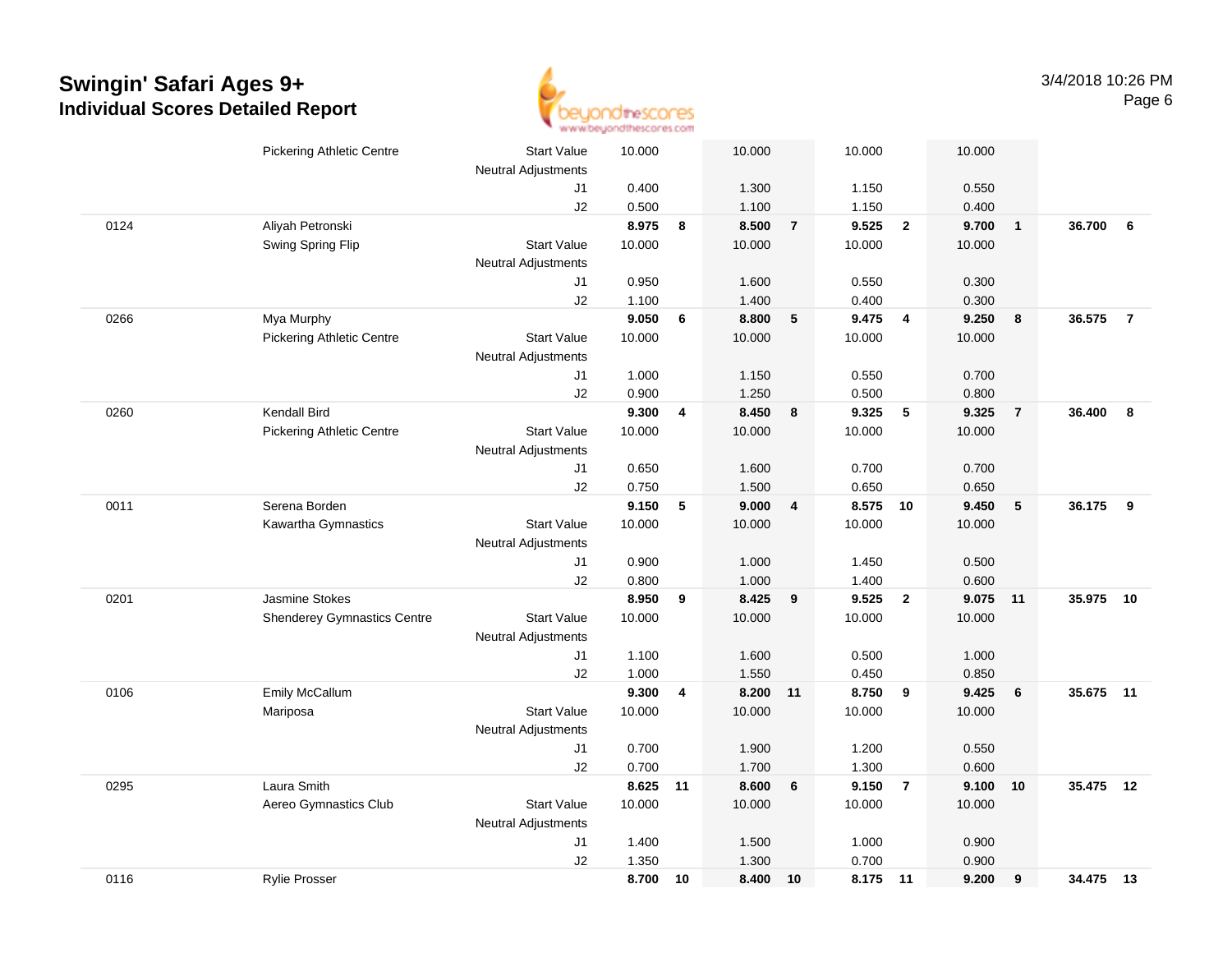

#### 3/4/2018 10:26 PMPage 7

| Mariposa | <b>Start Value</b>         | 10.000 | 10.000 | 10.000 | 10.000 |
|----------|----------------------------|--------|--------|--------|--------|
|          | <b>Neutral Adjustments</b> |        |        |        |        |
|          | J1                         | .350   | 1.700  | .750   | 0.750  |
|          | J2                         | .250   | .500   | 1.900  | 0.850  |

### **Gymnastics Ontario Level 6**

**Level 6 Age 14 B**

| ID   | <b>League ID</b> | <b>Name</b>                      |                            | <b>VT</b> | #              | UB     | #              | <b>BB</b> | #                       | <b>FX</b> | #                       | AA     | #              |
|------|------------------|----------------------------------|----------------------------|-----------|----------------|--------|----------------|-----------|-------------------------|-----------|-------------------------|--------|----------------|
| 0437 |                  | Julia Tie Ten Quee               |                            | 9.525     | $\mathbf{1}$   | 9.175  | $\mathbf{1}$   | 9.675     | $\overline{1}$          | 9.525     | $\overline{\mathbf{4}}$ | 37.900 | $\mathbf{1}$   |
|      |                  | Gemini Gymnastics                | <b>Start Value</b>         | 10.000    |                | 10.000 |                | 10.000    |                         | 10.000    |                         |        |                |
|      |                  |                                  | <b>Neutral Adjustments</b> |           |                |        |                |           |                         |           |                         |        |                |
|      |                  |                                  | J1                         | 0.500     |                | 0.900  |                | 0.350     |                         | 0.550     |                         |        |                |
|      |                  |                                  | J2                         | 0.450     |                | 0.750  |                | 0.300     |                         | 0.400     |                         |        |                |
| 0429 |                  | Mackenzie Lepp                   |                            | 9.525     | $\mathbf{1}$   | 8.875  | $\overline{4}$ | 9.550     | $\overline{2}$          | 9.600     | $\overline{\mathbf{3}}$ | 37.550 | $\overline{2}$ |
|      |                  | Gemini Gymnastics                | <b>Start Value</b>         | 10.000    |                | 10.000 |                | 10.000    |                         | 10.000    |                         |        |                |
|      |                  |                                  | <b>Neutral Adjustments</b> |           |                |        |                |           |                         |           |                         |        |                |
|      |                  |                                  | J1                         | 0.500     |                | 1.200  |                | 0.550     |                         | 0.500     |                         |        |                |
|      |                  |                                  | J2                         | 0.450     |                | 1.050  |                | 0.350     |                         | 0.300     |                         |        |                |
| 0318 |                  | Sydney James                     |                            | 9.300     | 4              | 9.025  | $\overline{2}$ | 9.375     | 5                       | 9.750     | $\overline{1}$          | 37.450 | $\mathbf{3}$   |
|      |                  | <b>Lindsay Gymnastics Centre</b> | <b>Start Value</b>         | 10.000    |                | 10.000 |                | 10.000    |                         | 10.000    |                         |        |                |
|      |                  |                                  | <b>Neutral Adjustments</b> |           |                |        |                |           |                         |           |                         |        |                |
|      |                  |                                  | J1                         | 0.700     |                | 1.050  |                | 0.650     |                         | 0.250     |                         |        |                |
|      |                  |                                  | J2                         | 0.700     |                | 0.900  |                | 0.600     |                         | 0.250     |                         |        |                |
| 0443 |                  | Rebekah Robinson                 |                            | 9.500     | $\overline{2}$ | 8.875  | $\overline{4}$ | 9.075     | 8                       | 9.750     | $\overline{1}$          | 37.200 | $\overline{4}$ |
|      |                  | Ajax Acro's Gym Club             | <b>Start Value</b>         | 10.000    |                | 10.000 |                | 10.000    |                         | 10.000    |                         |        |                |
|      |                  |                                  | <b>Neutral Adjustments</b> |           |                |        |                |           |                         |           |                         |        |                |
|      |                  |                                  | J1                         | 0.400     |                | 1.000  |                | 0.950     |                         | 0.250     |                         |        |                |
|      |                  |                                  | J2                         | 0.600     |                | 1.250  |                | 0.900     |                         | 0.250     |                         |        |                |
| 0264 |                  | Jade Symes                       |                            | 9.450     | 3              | 8.775  | 6              | 9.550     | $\overline{\mathbf{2}}$ | 9.225     | 8                       | 37,000 | 5              |
|      |                  | <b>Pickering Athletic Centre</b> | <b>Start Value</b>         | 10.000    |                | 10.000 |                | 10.000    |                         | 10.000    |                         |        |                |
|      |                  |                                  | <b>Neutral Adjustments</b> |           |                |        |                |           |                         |           |                         |        |                |
|      |                  |                                  | J1                         | 0.450     |                | 1.300  |                | 0.450     |                         | 0.750     |                         |        |                |
|      |                  |                                  | J2                         | 0.650     |                | 1.150  |                | 0.450     |                         | 0.800     |                         |        |                |
| 0104 |                  | <b>Marina Thomas</b>             |                            | 9.250     | 6              | 8.550  | $\overline{7}$ | 9.475     | $\overline{\mathbf{3}}$ | 9.650     | $\overline{2}$          | 36.925 | 6              |
|      |                  | Mariposa                         | <b>Start Value</b>         | 10.000    |                | 10.000 |                | 10.000    |                         | 10.000    |                         |        |                |
|      |                  |                                  | Neutral Adjustments        |           |                |        |                |           |                         |           |                         |        |                |
|      |                  |                                  | J1                         | 0.750     |                | 1.350  |                | 0.500     |                         | 0.350     |                         |        |                |
|      |                  |                                  | J2                         | 0.750     |                | 1.550  |                | 0.550     |                         | 0.350     |                         |        |                |
| 0353 |                  | Kolbie Rogers                    |                            | 9.275     | 5              | 8.875  | 4              | 9.300     | 6                       | 9.450     | 6                       | 36.900 | $\overline{7}$ |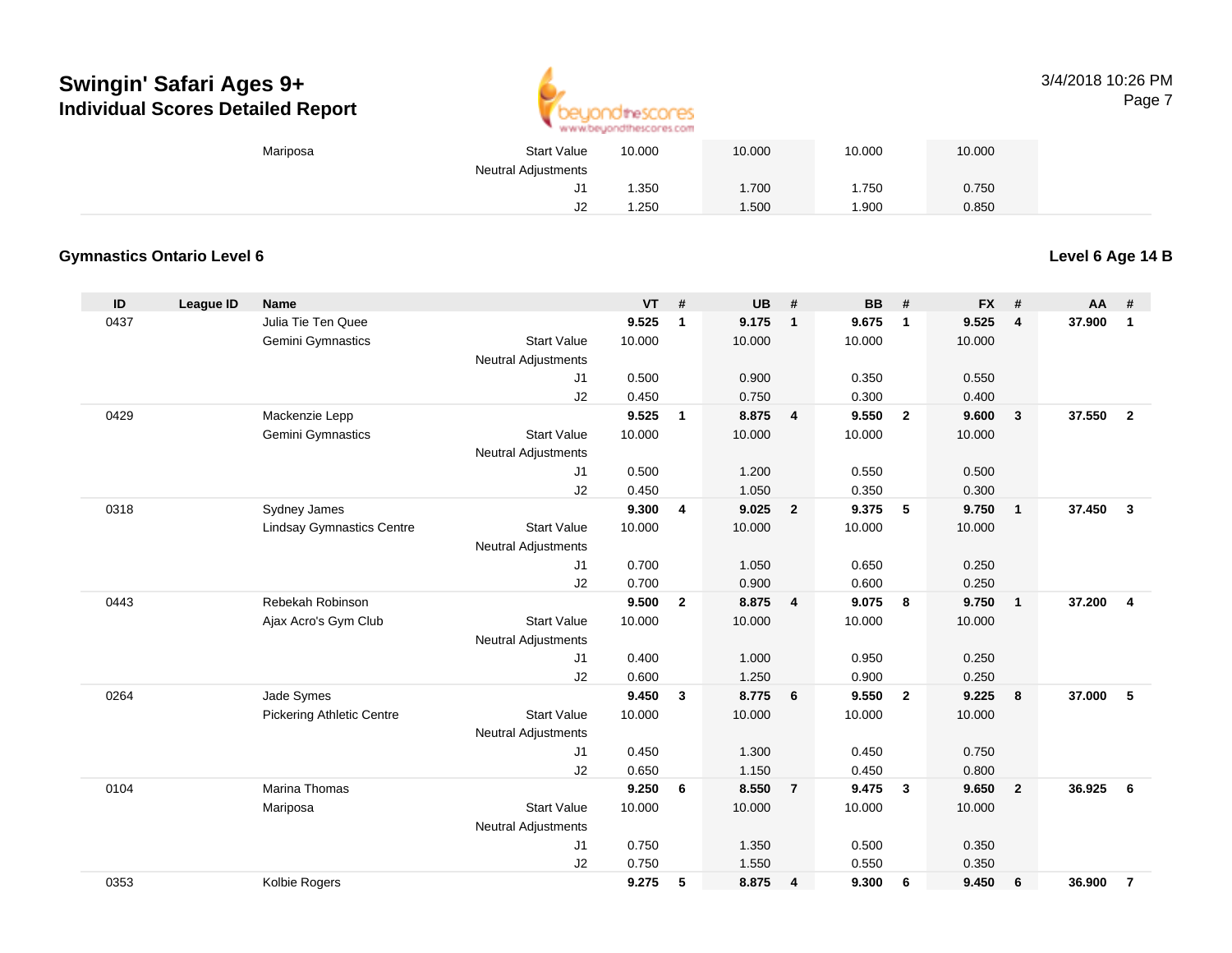

|      | Quinte Bay                                        | <b>Start Value</b>  | 10.000 |                | 10.000 |   | 10.000 |                | 10.000 |                |           |    |
|------|---------------------------------------------------|---------------------|--------|----------------|--------|---|--------|----------------|--------|----------------|-----------|----|
|      |                                                   | Neutral Adjustments |        |                |        |   |        |                |        |                |           |    |
|      |                                                   | J1                  | 0.650  |                | 1.050  |   | 0.800  |                | 0.450  |                |           |    |
|      |                                                   | J2                  | 0.800  |                | 1.200  |   | 0.600  |                | 0.650  |                |           |    |
| 0080 | Charlie Payne                                     |                     | 9.200  | $\overline{7}$ | 8.950  | 3 | 8.975  | 9              | 9.375  | $\overline{7}$ | 36.500    | 8  |
|      | <b>Trillium GC</b>                                | <b>Start Value</b>  | 10.000 |                | 10.000 |   | 10.000 |                | 10.000 |                |           |    |
|      |                                                   | Neutral Adjustments |        |                |        |   |        |                |        |                |           |    |
|      |                                                   | J1                  | 0.850  |                | 1.050  |   | 1.050  |                | 0.650  |                |           |    |
|      |                                                   | J2                  | 0.750  |                | 1.050  |   | 1.000  |                | 0.600  |                |           |    |
| 0445 | Jaden Gomes                                       |                     | 9.100  | 8              | 8.475  | 8 | 9.400  | 4              | 9.475  | $-5$           | 36.450    | 9  |
|      | <b>Revolution Gymnastics And Sports</b><br>Centre | <b>Start Value</b>  | 10.000 |                | 10.000 |   | 10.000 |                | 10.000 |                |           |    |
|      |                                                   | Neutral Adjustments |        |                |        |   |        |                |        |                |           |    |
|      |                                                   | J1                  | 0.800  |                | 1.450  |   | 0.650  |                | 0.600  |                |           |    |
|      |                                                   | J2                  | 1.000  |                | 1.600  |   | 0.550  |                | 0.450  |                |           |    |
| 0216 | Alexandra Eenling                                 |                     | 8.625  | 10             | 8.825  | 5 | 9.175  | $\overline{7}$ | 9.375  | -7             | 36.000    | 10 |
|      | <b>Shenderey Gymnastics Centre</b>                | <b>Start Value</b>  | 10.000 |                | 10.000 |   | 10.000 |                | 10.000 |                |           |    |
|      |                                                   | Neutral Adjustments |        |                |        |   |        |                |        |                |           |    |
|      |                                                   | J1                  | 1.350  |                | 1.250  |   | 0.950  |                | 0.550  |                |           |    |
|      |                                                   | J2                  | 1.400  |                | 1.100  |   | 0.700  |                | 0.700  |                |           |    |
| 0294 | Sydney Bisci                                      |                     | 9.025  | 9              | 8.475  | 8 | 8.625  | 10             | 9.000  | 9              | 35.125 11 |    |
|      | Aereo Gymnastics Club                             | <b>Start Value</b>  | 10.000 |                | 10.000 |   | 10.000 |                | 10.000 |                |           |    |
|      |                                                   | Neutral Adjustments |        |                |        |   |        |                |        |                |           |    |
|      |                                                   | J1                  | 1.000  |                | 1.550  |   | 1.400  |                | 0.950  |                |           |    |
|      |                                                   | J2                  | 0.950  |                | 1.500  |   | 1.350  |                | 1.050  |                |           |    |
|      |                                                   |                     |        |                |        |   |        |                |        |                |           |    |

### **Gymnastics Ontario Level 6**

**Level 6 Age 15+ A**

| ID   | League ID | <b>Name</b>                      |                            | <b>VT</b> | #   | <b>UB</b> | #   | <b>BB</b> | #            | $FX$ # |   | <b>AA</b> | - #                     |
|------|-----------|----------------------------------|----------------------------|-----------|-----|-----------|-----|-----------|--------------|--------|---|-----------|-------------------------|
| 0323 |           | Ruby Neumann                     |                            | 9.400     | - 3 | 8.925     | - 3 | 9.575     | $\mathbf{2}$ | 9.800  |   | 37.700    |                         |
|      |           | <b>Lindsay Gymnastics Centre</b> | <b>Start Value</b>         | 10.000    |     | 10.000    |     | 10.000    |              | 10.000 |   |           |                         |
|      |           |                                  | <b>Neutral Adjustments</b> |           |     |           |     |           |              |        |   |           |                         |
|      |           |                                  | J1                         | 0.600     |     | 1.000     |     | 0.450     |              | 0.150  |   |           |                         |
|      |           |                                  | J2                         | 0.600     |     | 1.150     |     | 0.400     |              | 0.250  |   |           |                         |
| 0006 |           | Aimee McCurdy                    |                            | 9.550     | - 1 | 8.900     | -4  | 9.600     |              | 9.400  | 5 | 37.450    | $\overline{\mathbf{2}}$ |
|      |           | Kawartha Gymnastics              | <b>Start Value</b>         | 10.000    |     | 10.000    |     | 10.000    |              | 10.000 |   |           |                         |
|      |           |                                  | <b>Neutral Adjustments</b> |           |     |           |     |           |              |        |   |           |                         |
|      |           |                                  | J <sub>1</sub>             | 0.400     |     | 1.150     |     | 0.450     |              | 0.650  |   |           |                         |
|      |           |                                  | J <sub>2</sub>             | 0.500     |     | 1.050     |     | 0.350     |              | 0.550  |   |           |                         |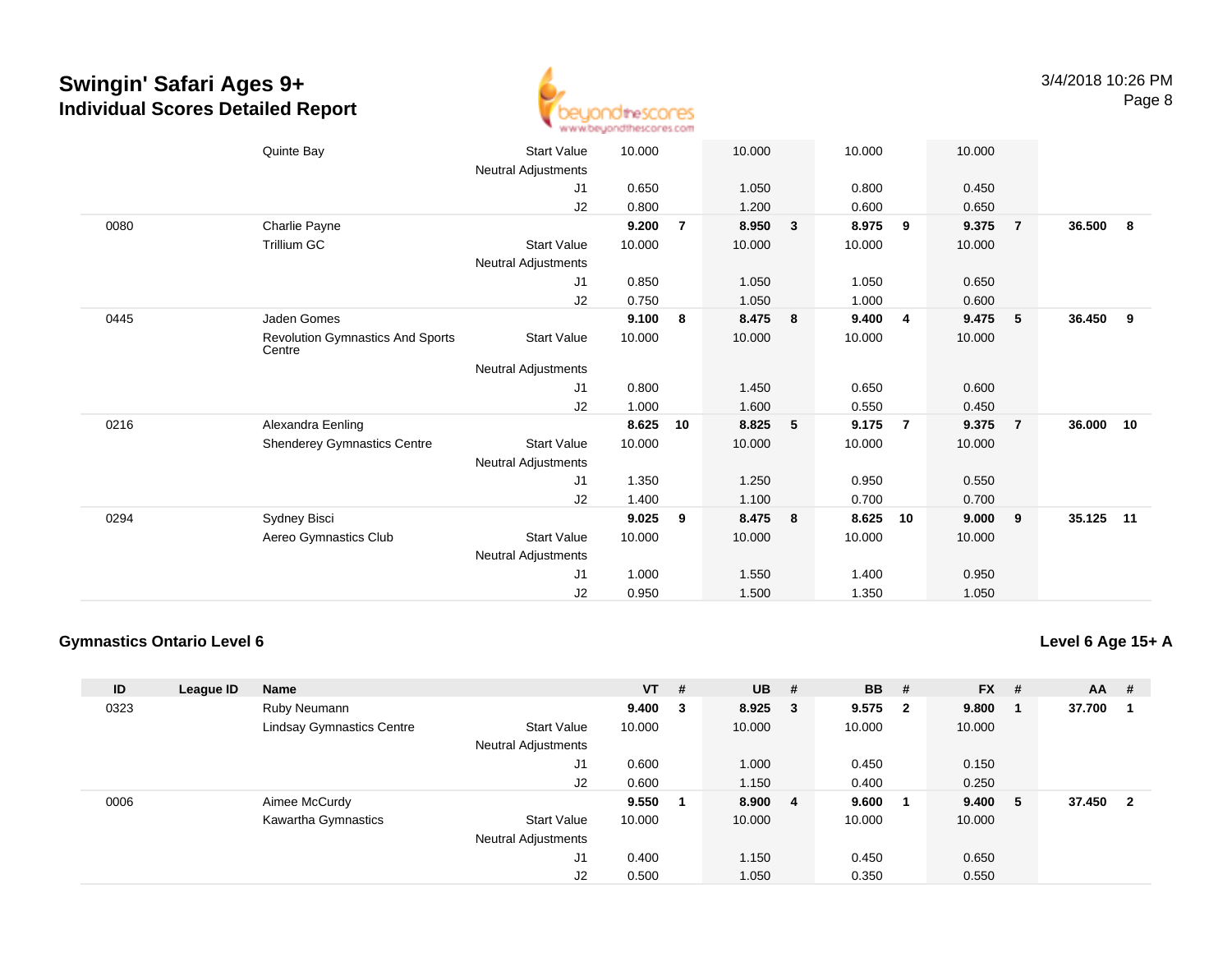

| 0267 | Veronica Merisca                 |                            | 9.450  | $\overline{\mathbf{2}}$ | 9.075  | $\overline{\mathbf{2}}$ | 9.425  | 5                       | 9.450  | $\overline{4}$          | 37.400 | $\overline{\mathbf{3}}$ |
|------|----------------------------------|----------------------------|--------|-------------------------|--------|-------------------------|--------|-------------------------|--------|-------------------------|--------|-------------------------|
|      | <b>Pickering Athletic Centre</b> | <b>Start Value</b>         | 10.000 |                         | 10.000 |                         | 10.000 |                         | 10.000 |                         |        |                         |
|      |                                  | Neutral Adjustments        |        |                         |        |                         |        |                         |        |                         |        |                         |
|      |                                  | J1                         | 0.600  |                         | 0.950  |                         | 0.650  |                         | 0.500  |                         |        |                         |
|      |                                  | J2                         | 0.500  |                         | 0.900  |                         | 0.500  |                         | 0.600  |                         |        |                         |
| 0430 | <b>Erika Teeter</b>              |                            | 9.400  | $\mathbf{3}$            | 9.125  | $\overline{\mathbf{1}}$ | 9.225  | $\overline{7}$          | 9.525  | $\mathbf{3}$            | 37.275 | $\overline{4}$          |
|      | Gemini Gymnastics                | <b>Start Value</b>         | 10.000 |                         | 10.000 |                         | 10.000 |                         | 10.000 |                         |        |                         |
|      |                                  | <b>Neutral Adjustments</b> |        |                         |        |                         |        |                         |        |                         |        |                         |
|      |                                  | J1                         | 0.600  |                         | 0.900  |                         | 0.850  |                         | 0.500  |                         |        |                         |
|      |                                  | J2                         | 0.600  |                         | 0.850  |                         | 0.700  |                         | 0.450  |                         |        |                         |
| 0125 | <b>Taryn Strutt</b>              |                            | 9.225  | $\overline{\mathbf{4}}$ | 8.750  | 5                       | 9.550  | $\overline{\mathbf{3}}$ | 9.450  | $\overline{\mathbf{4}}$ | 36.975 | 5                       |
|      | Swing Spring Flip                | <b>Start Value</b>         | 10.000 |                         | 10.000 |                         | 10.000 |                         | 10.000 |                         |        |                         |
|      |                                  | Neutral Adjustments        |        |                         |        |                         |        |                         |        |                         |        |                         |
|      |                                  | J1                         | 0.850  |                         | 1.400  |                         | 0.500  |                         | 0.450  |                         |        |                         |
|      |                                  | J <sub>2</sub>             | 0.700  |                         | 1.100  |                         | 0.400  |                         | 0.650  |                         |        |                         |
| 0261 | Jessie McGuire                   |                            | 9.100  | 6                       | 8.550  | $\overline{7}$          | 9.500  | $\overline{4}$          | 9.675  | $\overline{2}$          | 36.825 | 6                       |
|      | <b>Pickering Athletic Centre</b> | <b>Start Value</b>         | 10.000 |                         | 10.000 |                         | 10.000 |                         | 10.000 |                         |        |                         |
|      |                                  | Neutral Adjustments        |        |                         |        |                         |        |                         |        |                         |        |                         |
|      |                                  | J1                         | 1.000  |                         | 1.350  |                         | 0.500  |                         | 0.300  |                         |        |                         |
|      |                                  | J2                         | 0.800  |                         | 1.550  |                         | 0.500  |                         | 0.350  |                         |        |                         |
| 0054 | Paige Cassidy                    |                            | 9.450  | $\overline{2}$          | 8.625  | 6                       | 9.250  | 6                       | 8.950  | 8                       | 36.275 | $\overline{7}$          |
|      | <b>Trillium GC</b>               | <b>Start Value</b>         | 10.000 |                         | 10.000 |                         | 10.000 |                         | 10.000 |                         |        |                         |
|      |                                  | <b>Neutral Adjustments</b> |        |                         |        |                         |        |                         |        |                         |        |                         |
|      |                                  | J1                         | 0.500  |                         | 1.350  |                         | 0.750  |                         | 1.000  |                         |        |                         |
|      |                                  | J2                         | 0.600  |                         | 1.400  |                         | 0.750  |                         | 1.100  |                         |        |                         |
| 0157 | Melissa Vallee                   |                            | 8.650  | $\overline{7}$          | 8.750  | 5                       | 9.000  | 8                       | 9.200  | 6                       | 35.600 | 8                       |
|      | Club Les Sittelles               | <b>Start Value</b>         | 10.000 |                         | 10.000 |                         | 10.000 |                         | 10.000 |                         |        |                         |
|      |                                  | <b>Neutral Adjustments</b> |        |                         |        |                         |        |                         |        |                         |        |                         |
|      |                                  | J1                         | 1.450  |                         | 1.250  |                         | 1.100  |                         | 0.800  |                         |        |                         |
|      |                                  | J2                         | 1.250  |                         | 1.250  |                         | 0.900  |                         | 0.800  |                         |        |                         |
| 0455 | Anastasia Kursova                |                            | 9.125  | 5                       | 7.925  | 8                       | 9.225  | $\overline{7}$          | 8.975  | $\overline{7}$          | 35.250 | 9                       |
|      | Rideau Gymnastics                | <b>Start Value</b>         | 10.000 |                         | 10.000 |                         | 10.000 |                         | 10.000 |                         |        |                         |
|      |                                  | <b>Neutral Adjustments</b> |        |                         |        |                         |        |                         |        |                         |        |                         |
|      |                                  | J1                         | 0.800  |                         | 1.950  |                         | 0.900  |                         | 0.950  |                         |        |                         |
|      |                                  | J2                         | 0.950  |                         | 2.200  |                         | 0.650  |                         | 1.100  |                         |        |                         |

**Gymnastics Ontario Level 6**

**Level 6 Age 15+ B**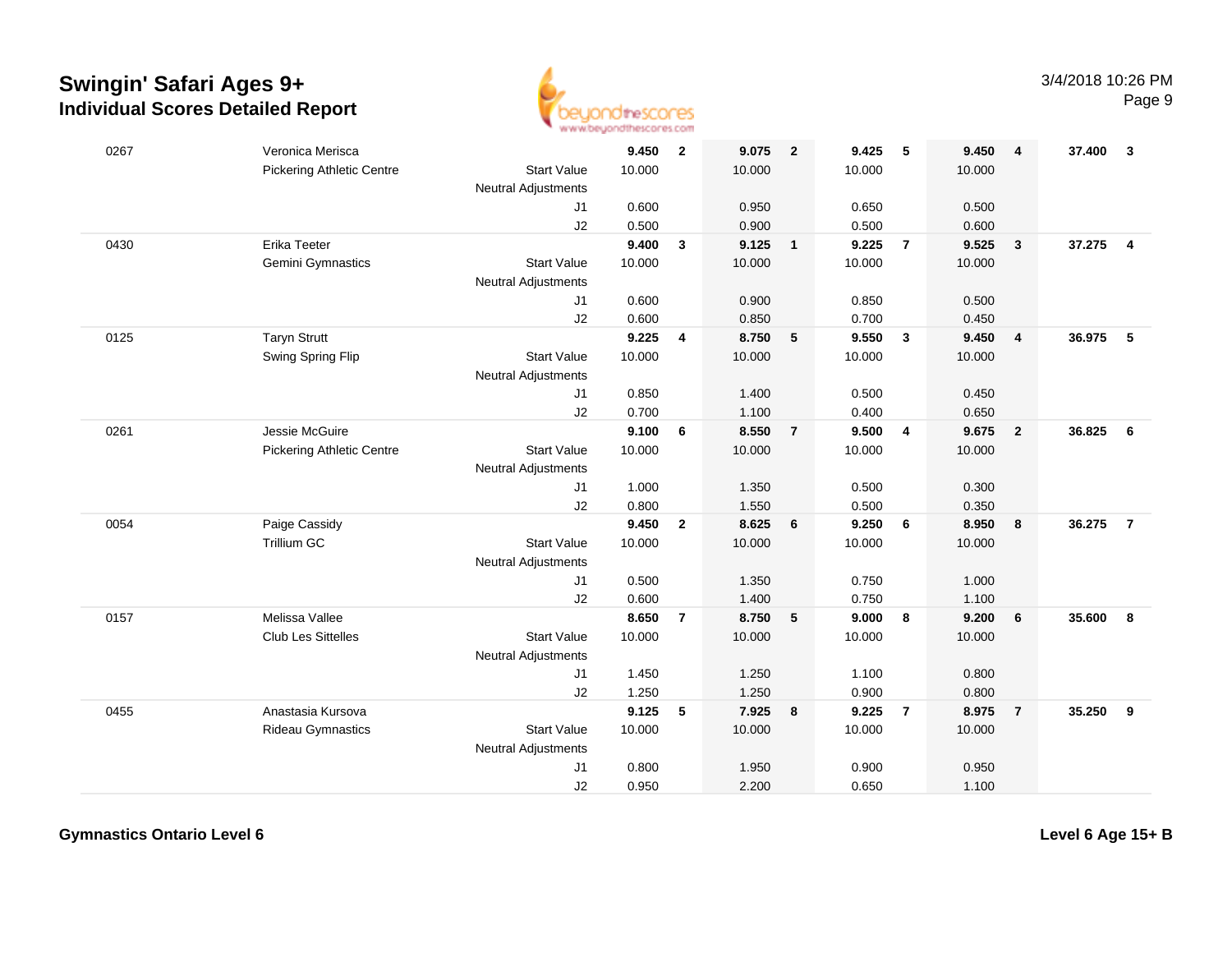

| ID   | <b>League ID</b> | <b>Name</b>                      |                            | $VT$ # |                | <b>UB</b> | #                       | <b>BB</b> | #               | <b>FX</b> | #                       | AA       | #              |
|------|------------------|----------------------------------|----------------------------|--------|----------------|-----------|-------------------------|-----------|-----------------|-----------|-------------------------|----------|----------------|
| 0053 |                  | Sydney Campbell                  |                            | 9.525  | $\mathbf{1}$   | 9.200     | $\mathbf{1}$            | 9.375     | 4               | 9.350     | 5                       | 37.450   | $\mathbf{1}$   |
|      |                  | Trillium GC                      | <b>Start Value</b>         | 10.000 |                | 10.000    |                         | 10.000    |                 | 10.000    |                         |          |                |
|      |                  |                                  | <b>Neutral Adjustments</b> |        |                |           |                         |           |                 |           |                         |          |                |
|      |                  |                                  | J1                         | 0.450  |                | 0.800     |                         | 0.600     |                 | 0.700     |                         |          |                |
|      |                  |                                  | J2                         | 0.500  |                | 0.800     |                         | 0.650     |                 | 0.600     |                         |          |                |
| 0259 |                  | Katherine Elder                  |                            | 8.700  | 5              | 9.050     | $\overline{2}$          | 9.500     | $\overline{2}$  | 9.600     | $\overline{1}$          | 36.850   | $\overline{2}$ |
|      |                  | <b>Pickering Athletic Centre</b> | <b>Start Value</b>         | 10.000 |                | 10.000    |                         | 10.000    |                 | 10.000    |                         |          |                |
|      |                  |                                  | <b>Neutral Adjustments</b> |        |                |           |                         |           |                 |           |                         |          |                |
|      |                  |                                  | J1                         | 1.400  |                | 1.050     |                         | 0.450     |                 | 0.350     |                         |          |                |
|      |                  |                                  | J2                         | 1.200  |                | 0.850     |                         | 0.550     |                 | 0.450     |                         |          |                |
| 0324 |                  | Charlotte Neumann                |                            | 9.275  | $\overline{2}$ | 9.000     | $\mathbf{3}$            | 9.050     | $\overline{7}$  | 9.350     | $5\phantom{1}$          | 36.675   | $\mathbf{3}$   |
|      |                  | <b>Lindsay Gymnastics Centre</b> | <b>Start Value</b>         | 10.000 |                | 10.000    |                         | 10.000    |                 | 10.000    |                         |          |                |
|      |                  |                                  | Neutral Adjustments        |        |                |           |                         |           |                 |           |                         |          |                |
|      |                  |                                  | J1                         | 0.800  |                | 1.000     |                         | 1.000     |                 | 0.650     |                         |          |                |
|      |                  |                                  | J2                         | 0.650  |                | 1.000     |                         | 0.900     |                 | 0.650     |                         |          |                |
| 0346 |                  | Alyssa Nordkap                   |                            | 8.475  | $\overline{7}$ | 8.825     | $\overline{\mathbf{4}}$ | 9.725     | $\overline{1}$  | 9.525     | $\overline{2}$          | 36.550   | $\overline{4}$ |
|      |                  | <b>Barrie Kempettes</b>          | <b>Start Value</b>         | 10.000 |                | 10.000    |                         | 10.000    |                 | 10.000    |                         |          |                |
|      |                  |                                  | Neutral Adjustments        |        |                |           |                         |           |                 |           |                         |          |                |
|      |                  |                                  | J1                         | 1.550  |                | 1.250     |                         | 0.350     |                 | 0.450     |                         |          |                |
|      |                  |                                  | J2                         | 1.500  |                | 1.100     |                         | 0.200     |                 | 0.500     |                         |          |                |
| 0197 |                  | <b>Bridgette D'Ercole</b>        |                            | 9.275  | $\overline{2}$ | 8.500     | 6                       | 9.225     | 5               | 9.500     | $\overline{\mathbf{3}}$ | 36.500   | 5              |
|      |                  | Richmond Hill Gymnastics Club    | <b>Start Value</b>         | 10.000 |                | 10.000    |                         | 10.000    |                 | 10.000    |                         |          |                |
|      |                  |                                  | <b>Neutral Adjustments</b> |        |                |           |                         |           |                 |           |                         |          |                |
|      |                  |                                  | J1                         | 0.700  |                | 1.500     |                         | 0.750     |                 | 0.400     |                         |          |                |
|      |                  |                                  | J2                         | 0.750  |                | 1.500     |                         | 0.800     |                 | 0.600     |                         |          |                |
| 0265 |                  | Rachel Hughes                    |                            | 9.525  | $\overline{1}$ | 8.400     | $\overline{7}$          | 8.875     | 8               | 9.350     | 5                       | 36.150 6 |                |
|      |                  | <b>Pickering Athletic Centre</b> | <b>Start Value</b>         | 10.000 |                | 10.000    |                         | 10.000    |                 | 10.000    |                         |          |                |
|      |                  |                                  | Neutral Adjustments        |        |                |           |                         |           |                 |           |                         |          |                |
|      |                  |                                  | J1                         | 0.500  |                | 1.500     |                         | 1.250     |                 | 0.650     |                         |          |                |
|      |                  |                                  | J2                         | 0.450  |                | 1.700     |                         | 1.000     |                 | 0.650     |                         |          |                |
| 0128 |                  | Caroline Champagne               |                            | 9.150  | $\mathbf{3}$   | 8.350     | 8                       | 9.100     | $6\overline{6}$ | 9.425     | $\overline{\mathbf{4}}$ | 36.025   | $\overline{7}$ |
|      |                  | Club Les Sittelles               | <b>Start Value</b>         | 10.000 |                | 10.000    |                         | 10.000    |                 | 10.000    |                         |          |                |
|      |                  |                                  | <b>Neutral Adjustments</b> |        |                |           |                         |           |                 |           |                         |          |                |
|      |                  |                                  | J1                         | 0.950  |                | 1.750     |                         | 0.950     |                 | 0.600     |                         |          |                |
|      |                  |                                  | J2                         | 0.750  |                | 1.550     |                         | 0.850     |                 | 0.550     |                         |          |                |
| 0130 |                  | Maeve Dixon                      |                            | 8.575  | 6              | 8.750     | 5                       | 9.100     | 6               | 9.525     | $\overline{\mathbf{2}}$ | 35.950   | -8             |
|      |                  | <b>Club Les Sittelles</b>        | <b>Start Value</b>         | 10.000 |                | 10.000    |                         | 10.000    |                 | 10.000    |                         |          |                |
|      |                  |                                  | <b>Neutral Adjustments</b> |        |                |           |                         |           |                 |           |                         |          |                |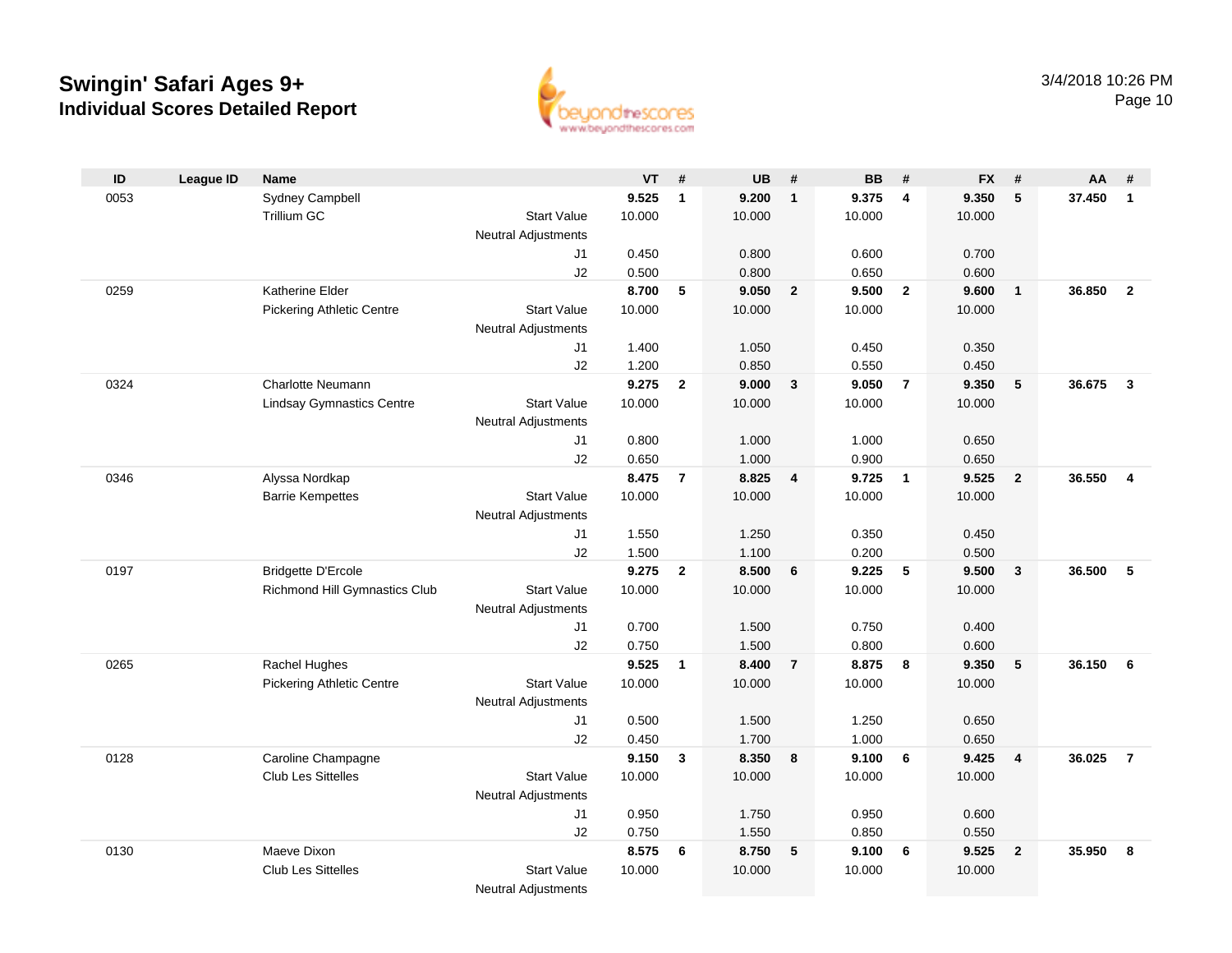

Page 11

|      |                               | J1                         | 1.500      | 1.300   | 0.900   | 0.500       |             |
|------|-------------------------------|----------------------------|------------|---------|---------|-------------|-------------|
|      |                               | J2                         | 1.350      | 1.200   | 0.900   | 0.450       |             |
| 0187 | Farnaz Salimian-Rizi          |                            | 8.750<br>4 | 7.675 9 | 9.450 3 | 9.275<br>-6 | 35.150<br>9 |
|      | Richmond Hill Gymnastics Club | <b>Start Value</b>         | 10.000     | 10.000  | 10.000  | 10.000      |             |
|      |                               | <b>Neutral Adjustments</b> |            |         |         |             |             |
|      |                               | J1                         | 1.200      | 2.350   | 0.450   | 0.650       |             |
|      |                               | J2                         | 1.300      | 2.300   | 0.650   | 0.800       |             |

#### **Gymnastics Ontario Level 6Level 6 Age 12**

| ID   | League ID | <b>Name</b>                      |                            | VT     | #                        | <b>UB</b>    | #                        | BB     | #                        | <b>FX</b>    | #                        | AA     | #                        |
|------|-----------|----------------------------------|----------------------------|--------|--------------------------|--------------|--------------------------|--------|--------------------------|--------------|--------------------------|--------|--------------------------|
| 0425 |           | Alexia Hunter                    |                            | X.XXX  | $\overline{\phantom{a}}$ | <b>X.XXX</b> | $\overline{\phantom{a}}$ | X.XXX  | $\overline{\phantom{a}}$ | <b>X.XXX</b> | $\overline{\phantom{a}}$ | 0.000  | $\overline{\phantom{a}}$ |
| 0440 |           | Jenna Nyberg                     |                            | 9.725  | $\mathbf{1}$             | 9.075        | $\mathbf{3}$             | 9.400  | $\overline{4}$           | 9.575        | $\mathbf{3}$             | 37.775 | $\mathbf{1}$             |
|      |           | Ajax Acro's Gym Club             | <b>Start Value</b>         | 10.000 |                          | 10.000       |                          | 10.000 |                          | 10.000       |                          |        |                          |
|      |           |                                  | <b>Neutral Adjustments</b> |        |                          |              |                          |        |                          |              |                          |        |                          |
|      |           |                                  | J <sub>1</sub>             | 0.300  |                          | 1.050        |                          | 0.550  |                          | 0.400        |                          |        |                          |
|      |           |                                  | J2                         | 0.250  |                          | 0.800        |                          | 0.650  |                          | 0.450        |                          |        |                          |
| 0069 |           | Lola Kenney                      |                            | 9.200  | $\overline{4}$           | 8.775        | $\overline{7}$           | 9.800  | $\overline{1}$           | 9.625        | $\overline{2}$           | 37.400 | $\overline{2}$           |
|      |           | <b>Trillium GC</b>               | <b>Start Value</b>         | 10.000 |                          | 10.000       |                          | 10.000 |                          | 10.000       |                          |        |                          |
|      |           |                                  | <b>Neutral Adjustments</b> |        |                          |              |                          |        |                          |              |                          |        |                          |
|      |           |                                  | J1                         | 0.800  |                          | 1.150        |                          | 0.200  |                          | 0.350        |                          |        |                          |
|      |           |                                  | J2                         | 0.800  |                          | 1.300        |                          | 0.200  |                          | 0.400        |                          |        |                          |
| 0055 |           | Daley Clarke                     |                            | 9.100  | 5                        | 9.075        | $\overline{\mathbf{3}}$  | 9.475  | $\mathbf{3}$             | 9.275        | 9                        | 36.925 | $\mathbf{3}$             |
|      |           | <b>Trillium GC</b>               | <b>Start Value</b>         | 10.000 |                          | 10.000       |                          | 10.000 |                          | 10.000       |                          |        |                          |
|      |           |                                  | <b>Neutral Adjustments</b> |        |                          |              |                          |        |                          |              |                          |        |                          |
|      |           |                                  | J1                         | 0.850  |                          | 0.950        |                          | 0.600  |                          | 0.650        |                          |        |                          |
|      |           |                                  | J2                         | 0.950  |                          | 0.900        |                          | 0.450  |                          | 0.800        |                          |        |                          |
| 0262 |           | Emma Hasson                      |                            | 9.625  | $\overline{2}$           | 9.050        | $\overline{4}$           | 8.675  | 14                       | 9.550        | $\overline{4}$           | 36,900 | $\overline{4}$           |
|      |           | <b>Pickering Athletic Centre</b> | <b>Start Value</b>         | 10.000 |                          | 10.000       |                          | 10.000 |                          | 10.000       |                          |        |                          |
|      |           |                                  | <b>Neutral Adjustments</b> |        |                          |              |                          |        |                          |              |                          |        |                          |
|      |           |                                  | J1                         | 0.300  |                          | 0.900        |                          | 1.450  |                          | 0.400        |                          |        |                          |
|      |           |                                  | J2                         | 0.450  |                          | 1.000        |                          | 1.200  |                          | 0.500        |                          |        |                          |
| 0042 |           | Ellie Scarola                    |                            | 9.500  | $\mathbf{3}$             | 8.525        | 10                       | 9.100  | 10                       | 9.550        | $\overline{4}$           | 36.675 | 5                        |
|      |           | <b>Discovery Gymnastics Club</b> | <b>Start Value</b>         | 10.000 |                          | 10.000       |                          | 10.000 |                          | 10.000       |                          |        |                          |
|      |           |                                  | <b>Neutral Adjustments</b> |        |                          |              |                          |        |                          |              |                          |        |                          |
|      |           |                                  | J <sub>1</sub>             | 0.550  |                          | 1.600        |                          | 0.950  |                          | 0.400        |                          |        |                          |
|      |           |                                  | J2                         | 0.450  |                          | 1.350        |                          | 0.850  |                          | 0.500        |                          |        |                          |
| 0345 |           | <b>Sydney Cadieux</b>            |                            | 8.825  | 9                        | 9.150        | $\overline{\mathbf{1}}$  | 9.275  | $\overline{7}$           | 9.400        | 6                        | 36.650 | 6                        |
|      |           | <b>Barrie Kempettes</b>          | <b>Start Value</b>         | 10.000 |                          | 10.000       |                          | 10.000 |                          | 10.000       |                          |        |                          |
|      |           |                                  |                            |        |                          |              |                          |        |                          |              |                          |        |                          |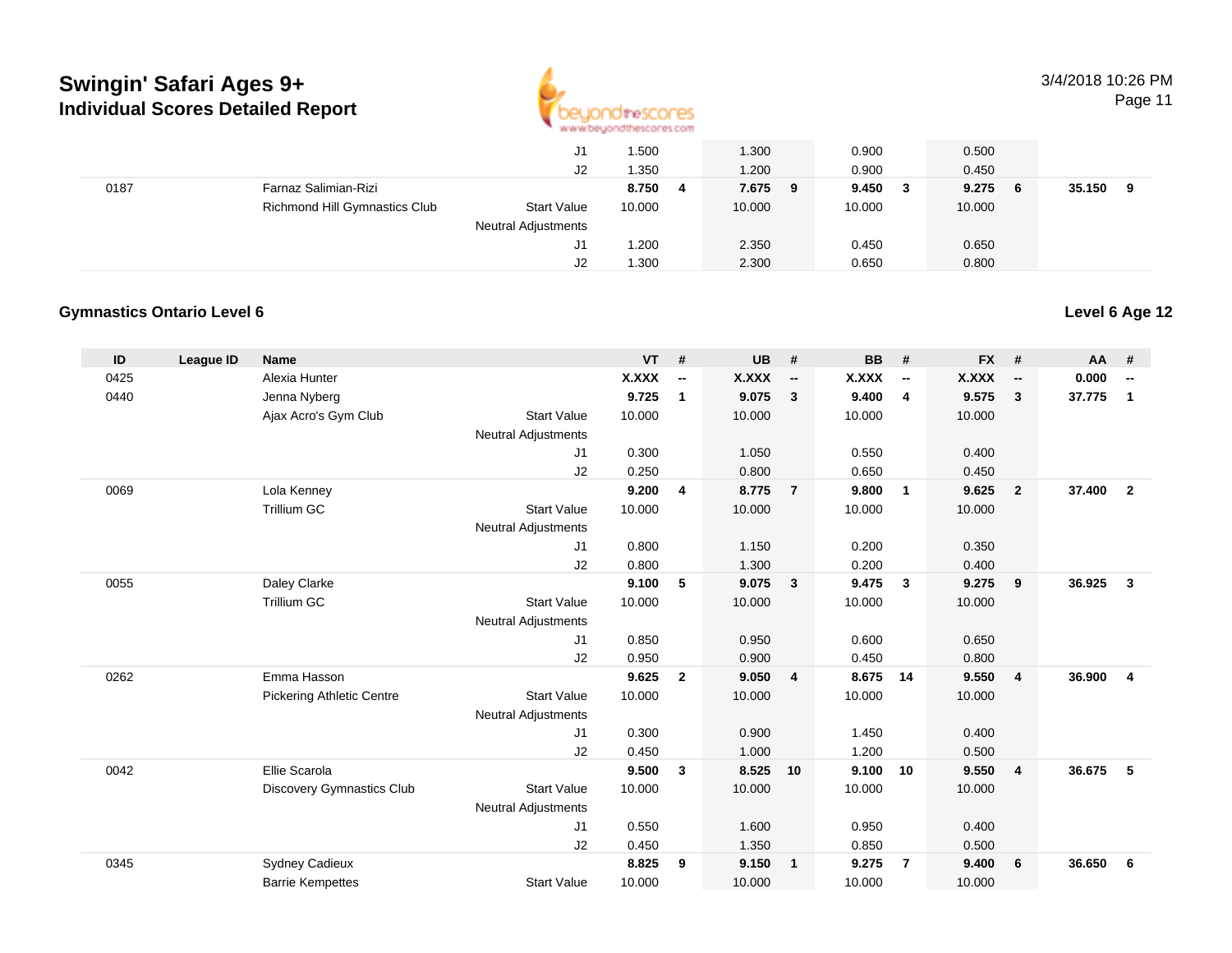

|      |                                                   | <b>Neutral Adjustments</b> |        |                |        |                |          |                         |        |                |        |                |
|------|---------------------------------------------------|----------------------------|--------|----------------|--------|----------------|----------|-------------------------|--------|----------------|--------|----------------|
|      |                                                   | J1                         | 1.150  |                | 0.900  |                | 0.750    |                         | 0.600  |                |        |                |
|      |                                                   | J2                         | 1.200  |                | 0.800  |                | 0.700    |                         | 0.600  |                |        |                |
| 0202 | Katie Goddard                                     |                            | 9.100  | 5              | 9.125  | $\overline{2}$ | 8.950    | 12                      | 9.400  | 6              | 36.575 | $\overline{7}$ |
|      | <b>Shenderey Gymnastics Centre</b>                | <b>Start Value</b>         | 10.000 |                | 10.000 |                | 10.000   |                         | 10.000 |                |        |                |
|      |                                                   | <b>Neutral Adjustments</b> |        |                |        |                |          |                         |        |                |        |                |
|      |                                                   | J1                         | 0.900  |                | 0.900  |                | 1.000    |                         | 0.550  |                |        |                |
|      |                                                   | J2                         | 0.900  |                | 0.850  |                | 1.100    |                         | 0.650  |                |        |                |
| 0163 | Sophie Cote                                       |                            | 9.100  | 5              | 8.700  | $\bf{8}$       | 9.325    | 6                       | 9.400  | 6              | 36.525 | 8              |
|      | <b>Club Les Sittelles</b>                         | <b>Start Value</b>         | 10.000 |                | 10.000 |                | 10.000   |                         | 10.000 |                |        |                |
|      |                                                   | <b>Neutral Adjustments</b> |        |                |        |                |          |                         |        |                |        |                |
|      |                                                   | J1                         | 0.800  |                | 1.150  |                | 0.700    |                         | 0.700  |                |        |                |
|      |                                                   | J2                         | 1.000  |                | 1.450  |                | 0.650    |                         | 0.500  |                |        |                |
| 0344 | <b>Emily Mosher</b>                               |                            | 8.625  | 10             | 8.875  | 6              | 9.525    | $\overline{\mathbf{2}}$ | 9.375  | $\overline{7}$ | 36.400 | 9              |
|      | <b>Barrie Kempettes</b>                           | <b>Start Value</b>         | 10.000 |                | 10.000 |                | 10.000   |                         | 10.000 |                |        |                |
|      |                                                   | <b>Neutral Adjustments</b> |        |                |        |                |          |                         |        |                |        |                |
|      |                                                   | J1                         | 1.400  |                | 1.250  |                | 0.500    |                         | 0.500  |                |        |                |
|      |                                                   | J2                         | 1.350  |                | 1.000  |                | 0.450    |                         | 0.750  |                |        |                |
| 0038 | Lizzie Fitzsimmons                                |                            | 9.050  | 6              | 8.200  | 12             | 9.025 11 |                         | 9.775  | $\mathbf{1}$   | 36.050 | 10             |
|      | <b>Discovery Gymnastics Club</b>                  | <b>Start Value</b>         | 10.000 |                | 10.000 |                | 10.000   |                         | 10.000 |                |        |                |
|      |                                                   | <b>Neutral Adjustments</b> |        |                |        |                |          |                         |        |                |        |                |
|      |                                                   | J1                         | 0.900  |                | 1.650  |                | 0.950    |                         | 0.250  |                |        |                |
|      |                                                   | J2                         | 1.000  |                | 1.950  |                | 1.000    |                         | 0.200  |                |        |                |
| 0441 | <b>Hailey Maguire</b>                             |                            | 8.550  | 11             | 8.950  | 5              | 9.350    | 5                       | 9.075  | 11             | 35.925 | 11             |
|      | Ajax Acro's Gym Club                              | <b>Start Value</b>         | 10.000 |                | 10.000 |                | 10.000   |                         | 10.000 |                |        |                |
|      |                                                   | <b>Neutral Adjustments</b> |        |                |        |                |          |                         |        |                |        |                |
|      |                                                   | J1                         | 1.500  |                | 0.950  |                | 0.700    |                         | 1.000  |                |        |                |
|      |                                                   | J2                         | 1.400  |                | 1.150  |                | 0.600    |                         | 0.850  |                |        |                |
| 0446 | Paris Siemens                                     |                            | 8.400  | 12             | 8.575  | 9              | 9.150    | 9                       | 9.475  | 5              | 35.600 | 12             |
|      | <b>Revolution Gymnastics And Sports</b><br>Centre | <b>Start Value</b>         | 10.000 |                | 10.000 |                | 10.000   |                         | 10.000 |                |        |                |
|      |                                                   | Neutral Adjustments        |        |                |        |                |          |                         |        |                |        |                |
|      |                                                   | J1                         | 1.500  |                | 1.400  |                | 0.850    |                         | 0.500  |                |        |                |
|      |                                                   | J2                         | 1.700  |                | 1.450  |                | 0.850    |                         | 0.550  |                |        |                |
| 0399 | Mercedes Perez                                    |                            | 8.925  | 8              | 8.325  | 11             | 9.100    | 10                      | 9.200  | 10             | 35.550 | 13             |
|      | <b>High Flyers Gymnastics</b>                     | <b>Start Value</b>         | 10.000 |                | 10.000 |                | 10.000   |                         | 10.000 |                |        |                |
|      |                                                   | <b>Neutral Adjustments</b> |        |                |        |                |          |                         |        |                |        |                |
|      |                                                   | J1                         | 1.100  |                | 1.750  |                | 1.000    |                         | 0.800  |                |        |                |
|      |                                                   | J2                         | 1.050  |                | 1.600  |                | 0.800    |                         | 0.800  |                |        |                |
| 0103 | Lauren McPherson                                  |                            | 9.000  | $\overline{7}$ | 7.900  | 14             | 9.250    | 8                       | 9.350  | 8              | 35.500 | 14             |